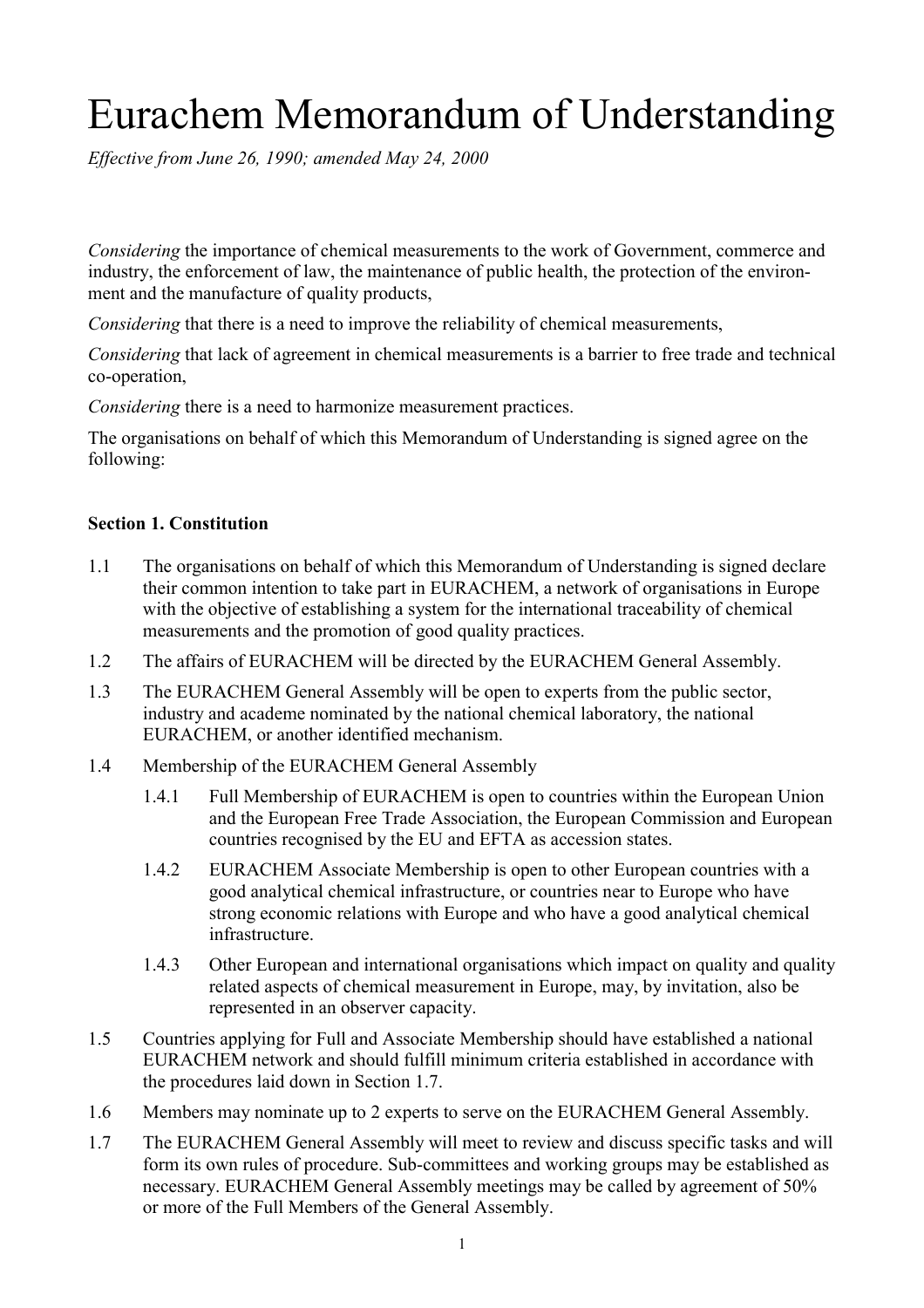- 1.8 The EURACHEM General Assembly will elect a chairman and a secretary from its Full Members and for a two year term of office. The secretary will normally provide the necessary administrative support.
- 1.9 The EURACHEM General Assembly will establish an executive committee, in accordance with the rules of procedure established under Section 1.7, in order to manage the affairs of EURACHEM between meetings and to prepare issues for consideration by members.
- 1.10 Matters will normally be decided by consensus but if necessary by a simple majority vote of a minimum of 50% of the Full Members of the EURACHEM General Assembly*.*
- 1.11 Each Full Member delegation to the General Assembly is entitled to one vote. Delegations representing the other categories of membership do not have a vote.
- 1.12 Members of EURACHEM retain their national autonomy.

## **Section 2. Strategies, Aims and Objectives**

- 2.1 The aim of EURACHEM is to provide a forum for European laboratories and other organisations to promote the adoption of common principles of valid analytical measurement and collaboration on the various tasks required to achieve mutual acceptability of test data.
- 2.2 The aims and objectives of EURACHEM are contained in its strategy statement which is renewed at five yearly intervals and which is subjected to a mid-term review.
- 2.3 EURACHEM will work with other national, European and international organisations dedicated to quality and traceability in analytical measurement and will build on the strong links that exist between analytical chemists and others involved in analytical measurement. When formal mechanisms are required they will be established in accordance with Section 1.7.
- 2.4 In particular EURACHEM will activly participate in the affairs of and collaborate with sister European organisations such as, EA, EUROLAB and EUROMET. Where appropriate EURACHEM will establish Memorandum of Understandings with other European organisations.

## **Section 3. Members Rights and Responsibilities**

- 3.1 Members commit themselves to the pursuance of the objectives, aims and tasks of EURACHEM.
- 3.2 All members have the right to propose to EURACHEM that specific tasks be carried out. Members will carry out tasks on terms agreed by them.
- 3.3 All members may seek information and assistance from EURACHEM and its individual members on measurement problems on terms to be decided between the parties concerned.
- 3.4 The attainment of the aims and objectives of EURACHEM requires participation by members to the extent commensurate with resources and expertise at their disposal.
- 3.5 Members will make every effort to ensure that necessary resources are made available under their internal procedures.
- 3.6 Members will normally make available to EURACHEM information on current and planned work in areas of interest to EURACHEM